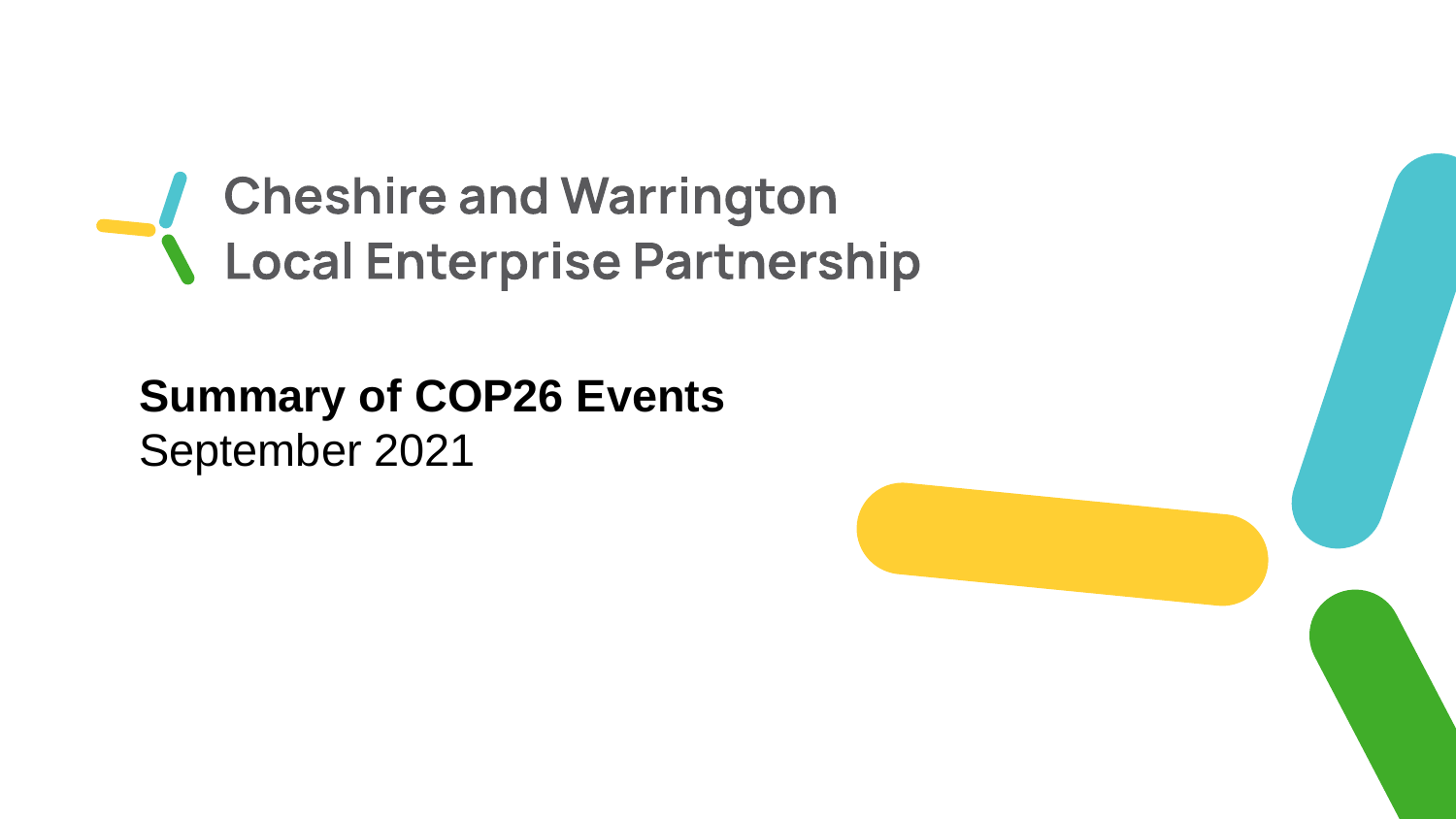### **Summary**

The UK will host the 26th UN Climate Change Conference of the Parties (COP26) in Glasgow on 31 October – 12 November 2021. The summit will bring parties together to accelerate action towards the goals of the Paris Agreement and the UN Framework Convention on Climate Change.

BEIS is part funding coordinated regional programmes to showcase progress to net zero and invite pledges to decarbonise in the race to zero. Varied activities will take place both within Cheshire & Warrington, at North West level, and in Glasgow where our strengths and opportunities will be presented as a key part of the northern narrative on decarbonisation. Activity includes:

- **A North West regional programme, funded by BEIS and coordinated by the Local Energy NW Hub**
- **C&W hosting the Zero Carbon Tour battle bus (operated by Planet Mark) at site visits**
- **C&W hosting a flagship event as part of the Zero Carbon Tour at Thornton Science Park**
- **Production of case studies**
- **External content and media opportunities**
- **Involvement of Cheshire and Warrington youth parliaments and organisations**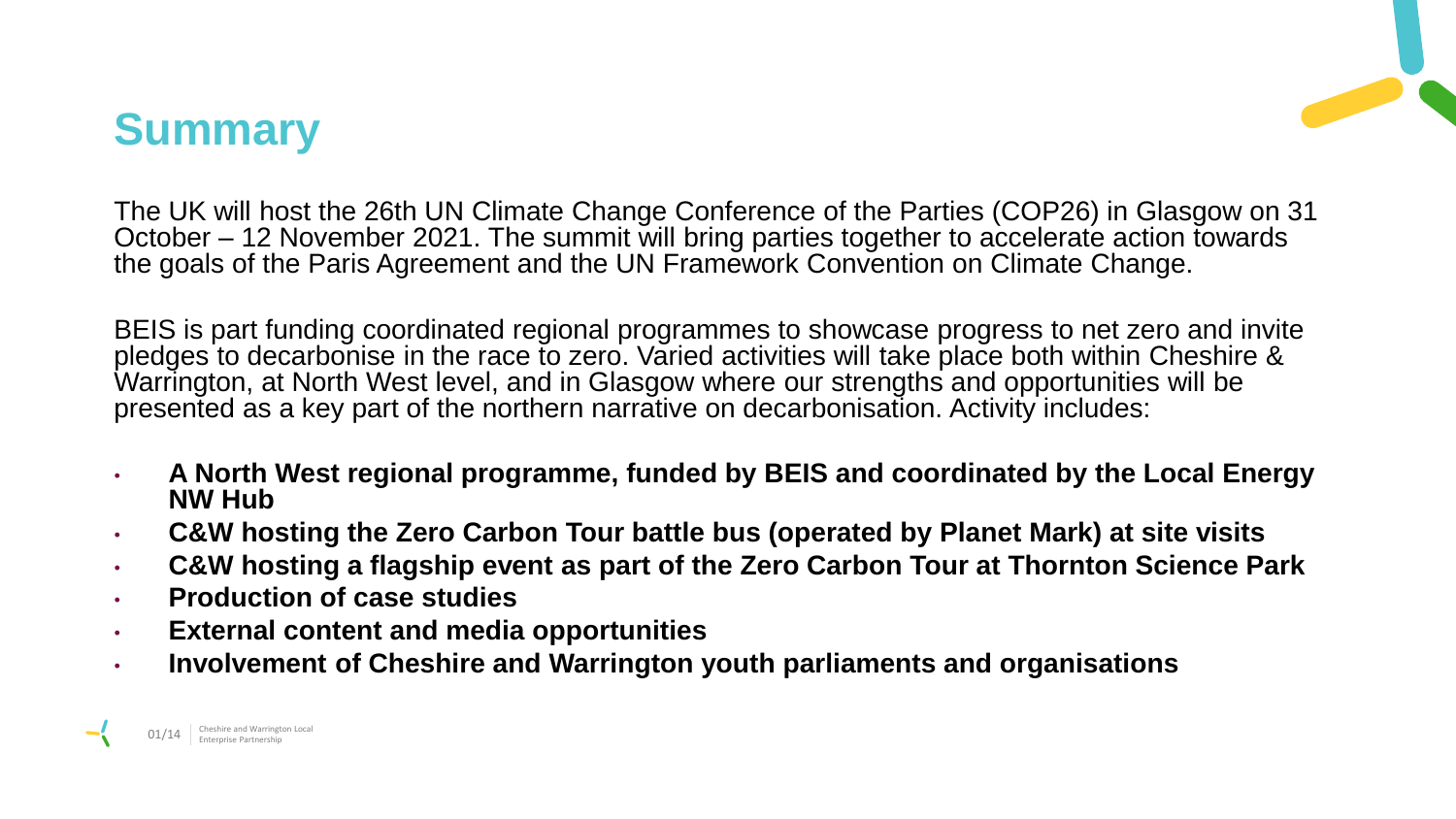# **Cheshire and Warrington Road to COP26**



O2/14 Cheshire and Warrington Local<br>
Enterprise Partnership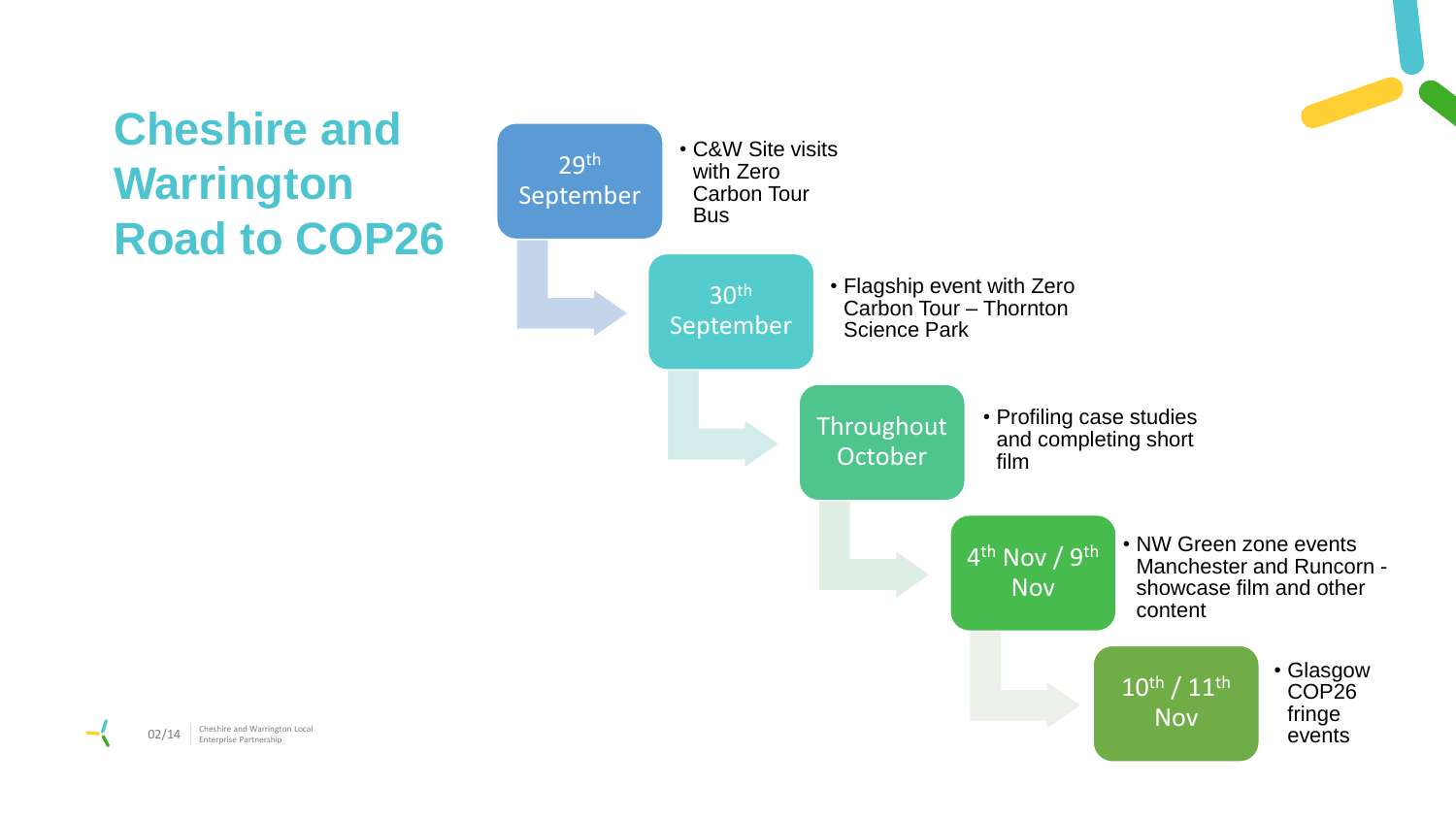#### **Zero Carbon Tour 'Battle Bus': Site Visits 29th September**

- The Zero Carbon Tour Bus is arriving in Cheshire & Warrington on **Wednesday 29 September**, led by Planet Mark, visiting key assets to showcase our contribution and commitment to achieving net zero
- There will be media opportunities, releases and engagement, external online content, case studies
- Key stakeholders at each site visit will include relevant LA leader/portfolio holder, local MP, Planet Mark, LEP representative



- **Hydrogen re-fuelling station at Middlewich**: Launch of Cheshire East Council hydrogen refuse vehicles
- **Protos at Ellesmere Port**: The site of the consented plastic to hydrogen facility
- **Encirc glass manufacturing and/or Alderley Park TBC**: Profiling use of hydrogen / district heating schemes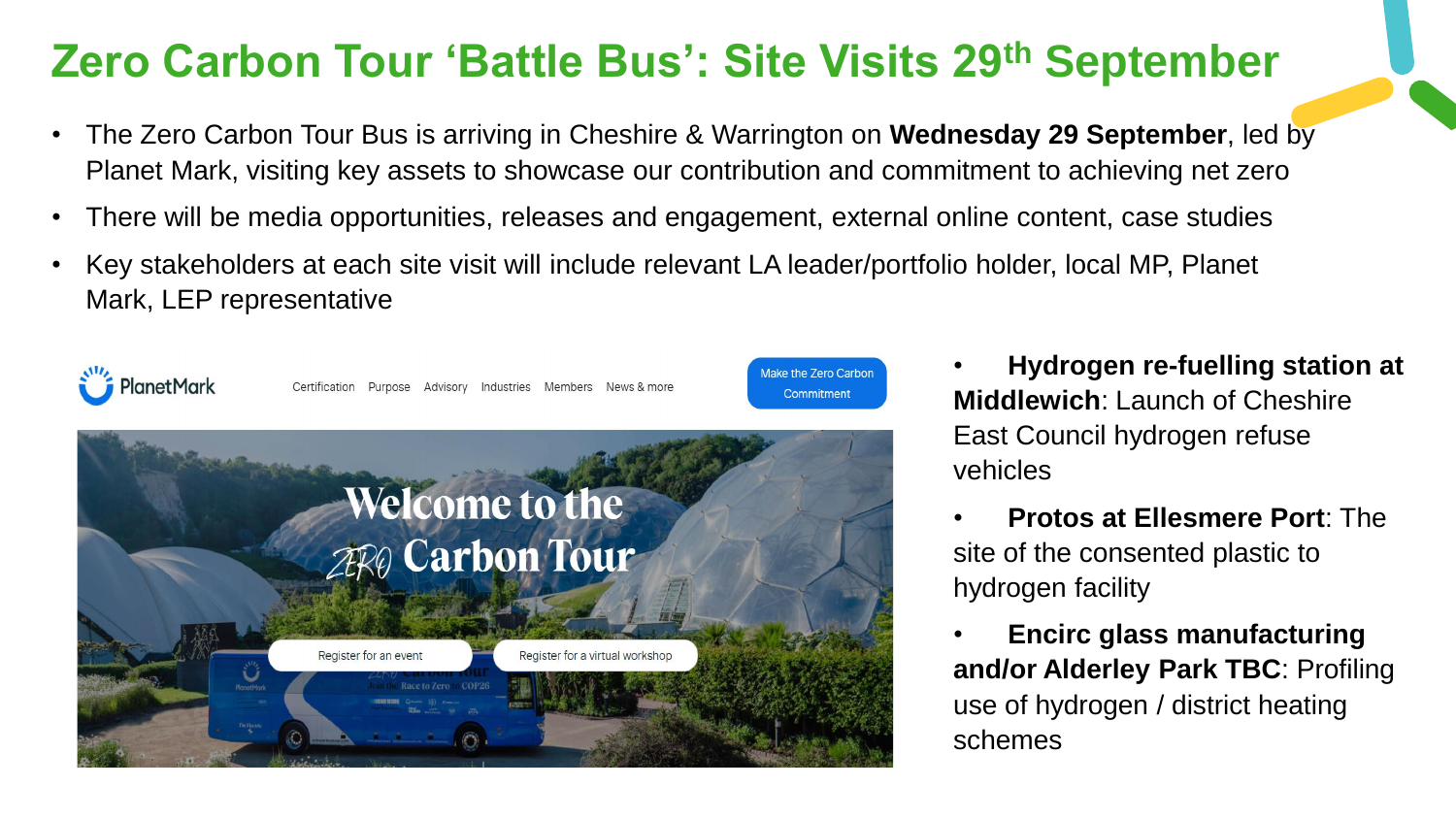#### **Zero Carbon Tour 'Battle Bus': Flagship Event 30th September**

- **Thornton Science Park Energy Centre Thursday 30th September 9-12am, 80-90 delegates** inc. speakers/organisers
- **Theme - industrial decarbonisation, progress to date on net zero and climate change**
- Target audience: Local public and private sector representatives, key industry figures, media
- Planet Mark Race to Zero session and networking
- Launch of Net Zero North West Manifesto
- Speakers: C&W LEP Chair, Andy Carter MP, NZNW, North West Hydrogen Alliance, University of Chester, Planet Mark, C&W youth representatives and others
- Hybrid / online content post-event TBC



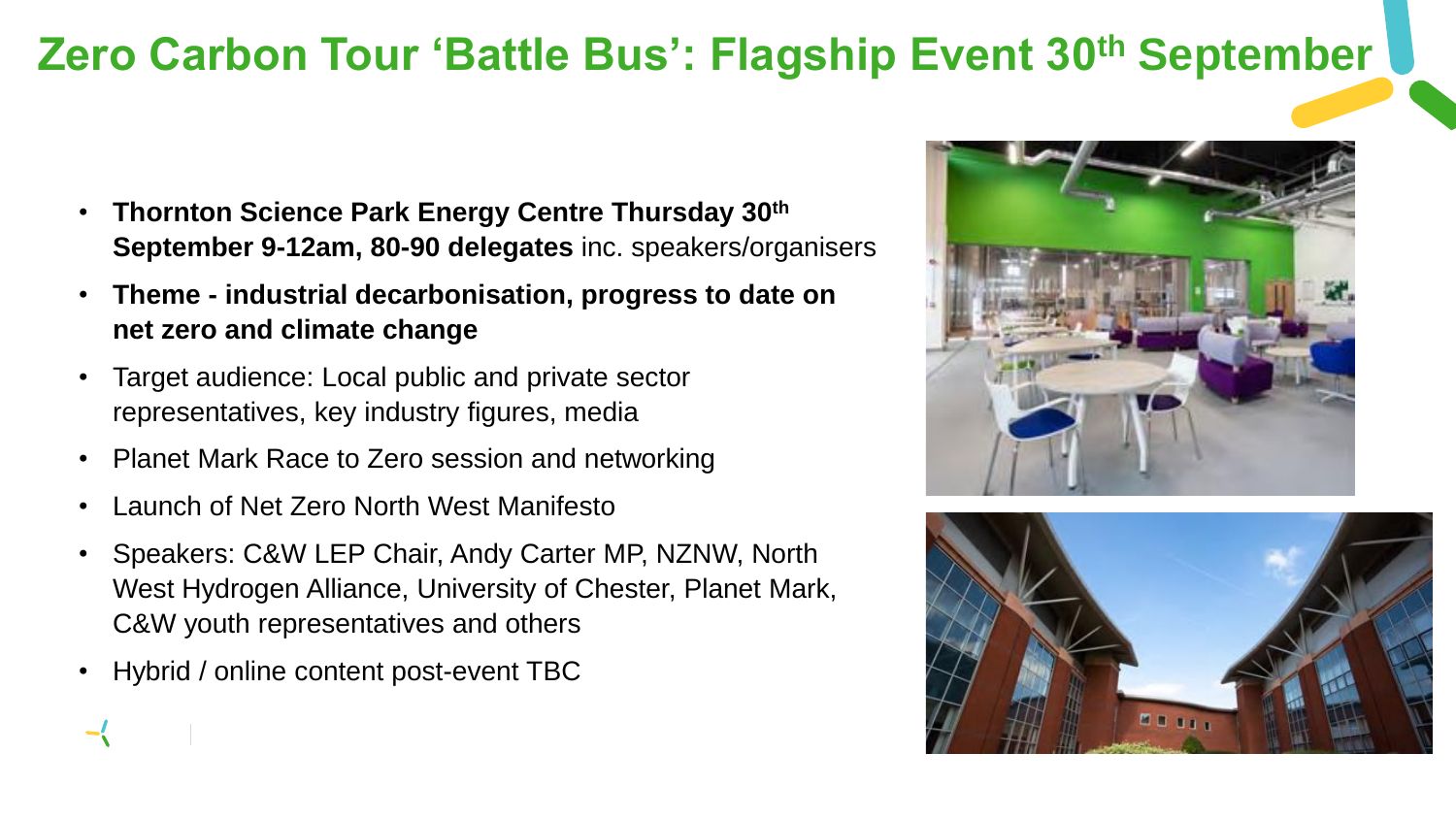#### **North West 'Green Zone' events 4th and 9th November**

- **4th November at The Heath – focus on energy and industry (LCR led)**
- **9th November at Manchester Central – focus on green smart cities (GM led)**
- C&W key public and private sector reps as attendees and speakers – speaker identification underway
- Target audience public and private sector stakeholders, business and interested parties, general public, media and influencers
- Part BEIS funded, sponsorship needed
- Local Energy Hub NW coordination and regional steering group



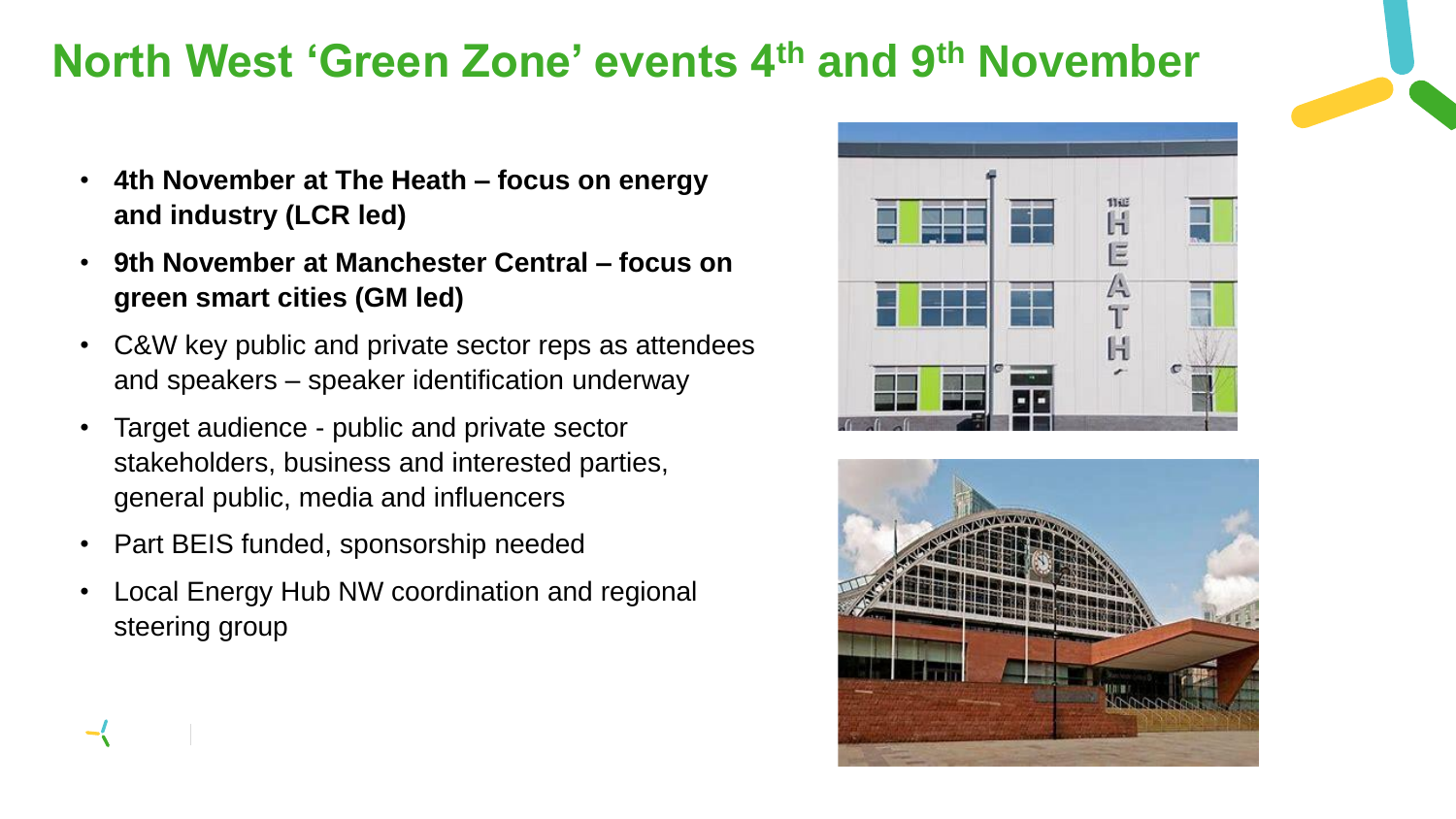### **Case Studies & Film**

- **Showcasing Cheshire & Warrington at every** opportunity through local, regional and national events
- A series of **written case studies** with **testimonies; images; and videography, to be published online**
- Commission of a **short film** showing subregional strengths **to offer as content for NW regional events** and to be used for social media
- 15-25 C&W case studies being collated by Local Authorities, LEP, and stakeholder organisations
- Target audience: Cheshire & Warrington stakeholders, incl. NGOs, Local Government, schools, businesses and media

# **Glasgow COP 26 fringe events**

- North West reception at SPEN head offices in Glasgow Thursday 11th November - COP cities and regions day
- Northwest breakfast and dinner on 10th and 11th November, content and host TBC.
- **11th November breakfast focus - NW leadership think tank on COP26 evaluation and legacy**
- C&W representation TBC